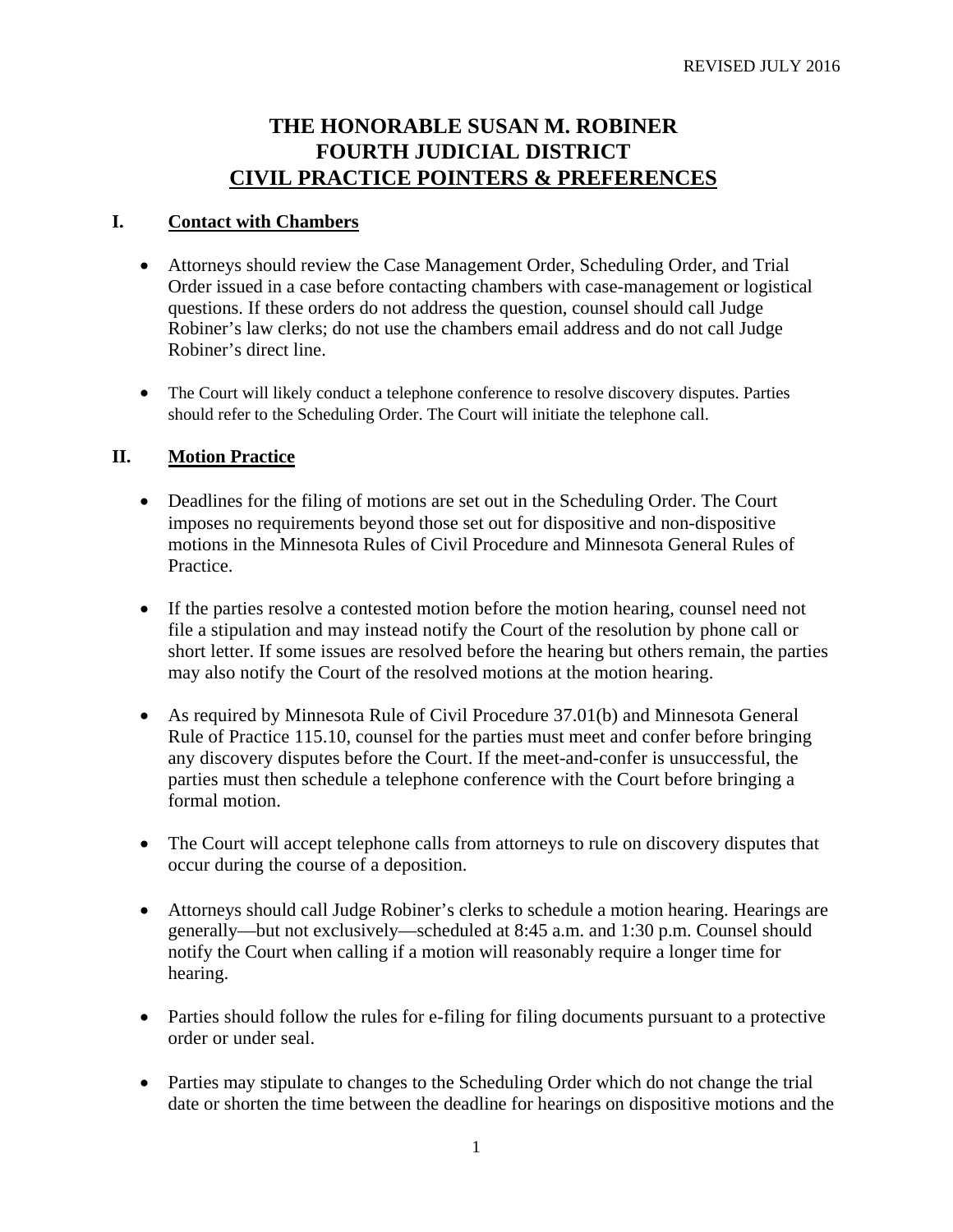start of trial without the Court's prior consent. If a change to either of these dates is necessary, the parties should arrange a telephone conference with the Court to address modifications to the Scheduling Order.

### **III. Written Submissions**

- Attorneys should be sure that all submissions to the Court, including scanned documents, are clear and legible.
- Attorneys should provide one paper courtesy copy to chambers if the entire filing, including briefs and exhibits, totals fifty pages or more. If the entire filing is less than fifty pages, attorneys should provide an electronic courtesy copy to the email address stated in the Scheduling Order.
- Attorneys may bind paper courtesy copies as they see fit.
- Counsel need not submit courtesy copies of case authority along with their written submissions, unless required by statute.

## **IV. In-Court Proceedings**

- Counsel should arrive on time for hearings.
- Attorneys may speak from counsel's table or the podium, as they see fit. In either instance, however, counsel should be certain that they are speaking into a microphone.
- The Court has no preference for the side of the courtroom on which each party sits.
- If multiple attorneys are representing multiple parties on the same side, different attorneys may address different issues.
- Attorneys should assume that the Court is familiar with the facts and arguments in the briefs. Attorneys should avoid simply reiterating their briefs.
- The Court does not typically take live witness testimony for hearings on preliminary injunctions or motions for temporary restraining orders. Instead, parties should rely on the affidavits submitted with their written materials.
- If an attorney presents new case authority not cited in the briefs, the attorney should give the case name and citation on the record. While the attorney should provide a courtesy copy of the case to opposing counsel, a courtesy copy need not be presented to the Court.
- Parties are permitted to use technology, but they should be sure that its use furthers their case. If parties wish to use any technology, such as a computer to play a video or an Elmo to project images, they must provide the technology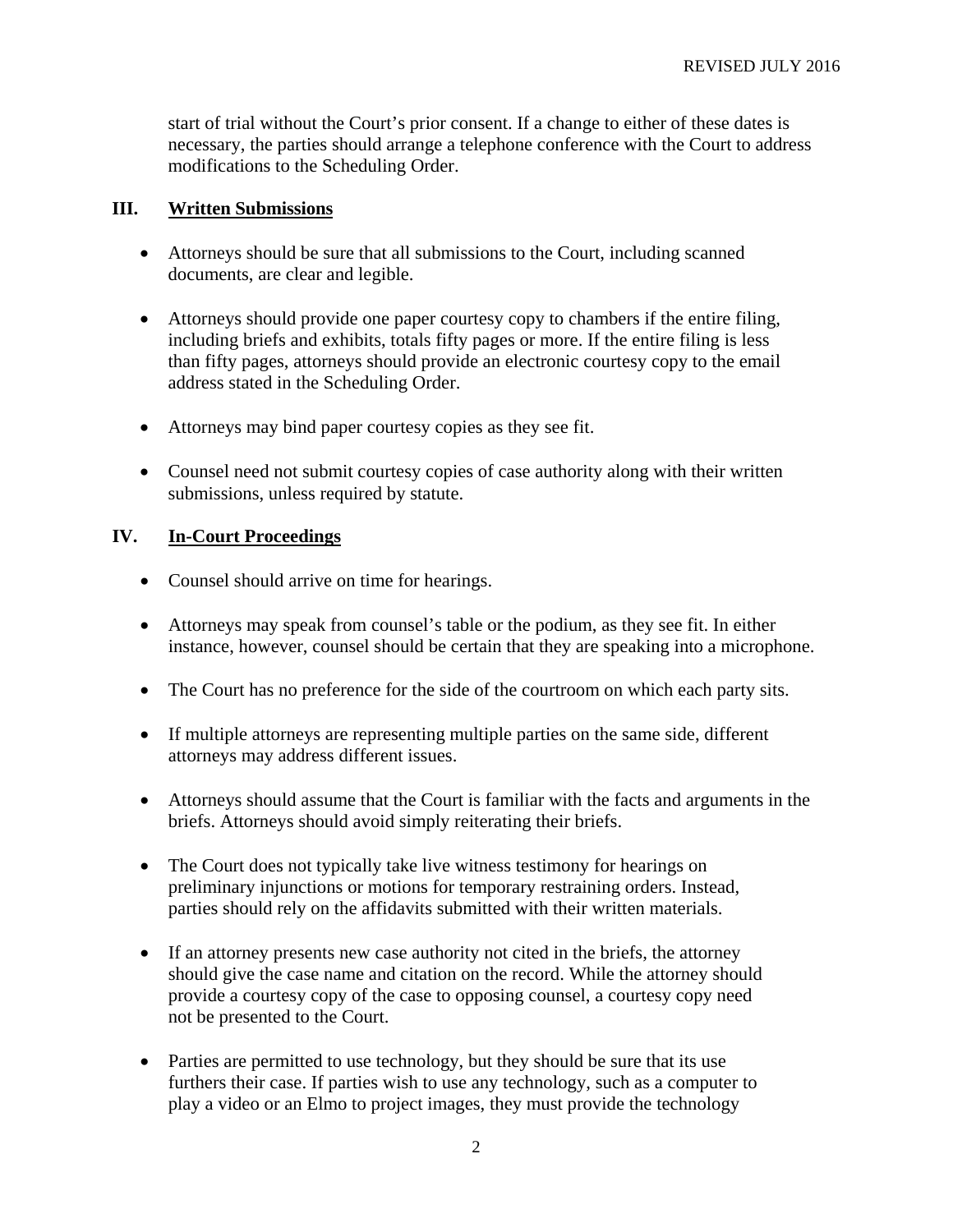themselves. Counsel should also bring easels and pointers, if they intend to use them.

## **V. Pretrial Procedures**

- All pretrial information is provided in the Court's Trial Order. The Court will not conduct a pretrial conference unless a conference is requested.
- Although Judge Robiner asks some questions during *voir dire*, attorneys should be prepared to conduct the majority of *voir dire*.
- The Court's preferences for jury instructions, special verdict forms, and witness lists are included in the Trial Order.
- Motions in limine receive a separate motion hearing only when they are requested and are numerous.
- If the parties wish to request a settlement conference, they should contact one of Judge Robiner's clerks.

# **VI. Trial**

- Trial days typically run from 9:00 a.m. until approximately 4:30 p.m., with a twentyminute break in the morning, a twenty-minute break in the afternoon, and a ninety-minute break for lunch.
- The Court will ask counsel which witnesses will appear the following day. Although the Court will generally hear witnesses in the order set by counsel, non-party subpoenaed witnesses may be taken out of order.
- If counsel is using technology during trial, it may be left in the courtroom overnight, as the courtroom is locked at the end of each day.
- When making an objection, attorneys should stand and briefly state the objection and its basis. The Court will then rule on the objection. If Judge Robiner needs additional information to rule on the objection, she will question counsel.
- If an attorney wishes to dispute the Court's ruling on an objection, the attorney should make an offer of proof. The Court will make a record when the jury is in recess.
- Attorneys may remain at counsel table when questioning witnesses, but they should stand at the podium for opening statements and closing arguments.
- The Court does not usually impose time limits on opening statements or closing arguments.
- Attorneys must ask the Court's permission before approaching a witness.